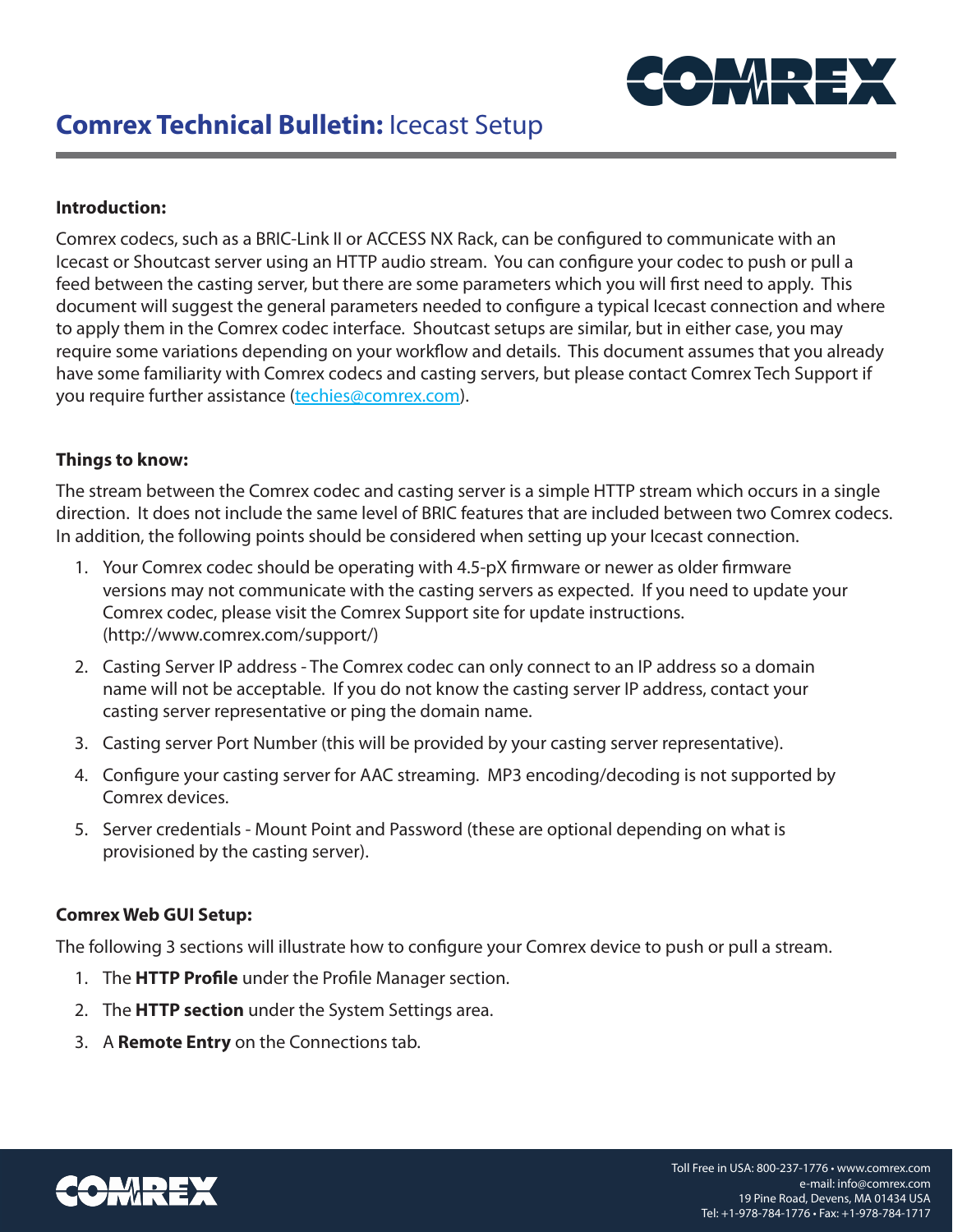#### **HTTP Profile** (*under the Profile Manager tab*)

- Press Add New Profile near the bottom of the screen.
- Select the New Profile (*you may have to scroll*).
- Assign a discrete name.
- Set the Channel parameter to "HTTP" (*You may have to refresh the screen and log back in to view the correct parameters*).
- Leave Transmit On/Off enabled to push a stream to the server (*disable it if you need to pull a stream*).
- You may need to enable the Icecast2 Source Streaming parameter (*this can vary depending on the Icecast system so you may need to try both*).
- Icecast2 username is typically applied as "source" (*default*) unless you have been assigned something different.
- Be sure to include the Mount Point name. A forward slash character typically precedes the mountpoint name or path.

| CONNECTIONS          |           | DASHBOARD.                                   | PERFORMANCE                          | PROFILE MANAGER                    |
|----------------------|-----------|----------------------------------------------|--------------------------------------|------------------------------------|
| Select Profile       |           | Profile Settings                             |                                      | Adjust Profile Setting             |
| Icecast              |           | Name<br>Channel                              | Icecast<br><b>HTTP</b>               | <b>Mount Point</b>                 |
| AAC Mono             | E         | V Local Settings                             |                                      | Use this mount point               |
| AAC Stereo           | E         | <b>Connection Timeout</b><br>Transmit On/Off | 60<br>On                             |                                    |
| <b>HE-AAC Mono</b>   | E         | cecast2 Source Streaming                     | Yes                                  | Current /"provided by<br>Default / |
| <b>HE-AAC Stereo</b> | в         | cecast2 Username<br><b>Mount Point</b>       | source<br>/"provided by cast server" |                                    |
| HE-AAC V2 Stereo     | E         |                                              |                                      | /"provided by cast server"         |
| Linear PCM           | н         |                                              |                                      | input text for setting above       |
| <b>FLAC</b>          | в         |                                              |                                      |                                    |
| OPUS Mono            | <b>DF</b> |                                              |                                      | APPLY CHANGES<br>CANCEL            |
| EBU 3326/SIP OPUS    |           |                                              |                                      |                                    |
|                      |           |                                              |                                      |                                    |
| <b>SET DEFAULT</b>   |           |                                              |                                      |                                    |
| ADD NEW PROFILE      |           |                                              |                                      |                                    |
| <b>COPY PROFILE</b>  |           |                                              |                                      |                                    |
| REMOVE PROFILE       |           |                                              |                                      |                                    |

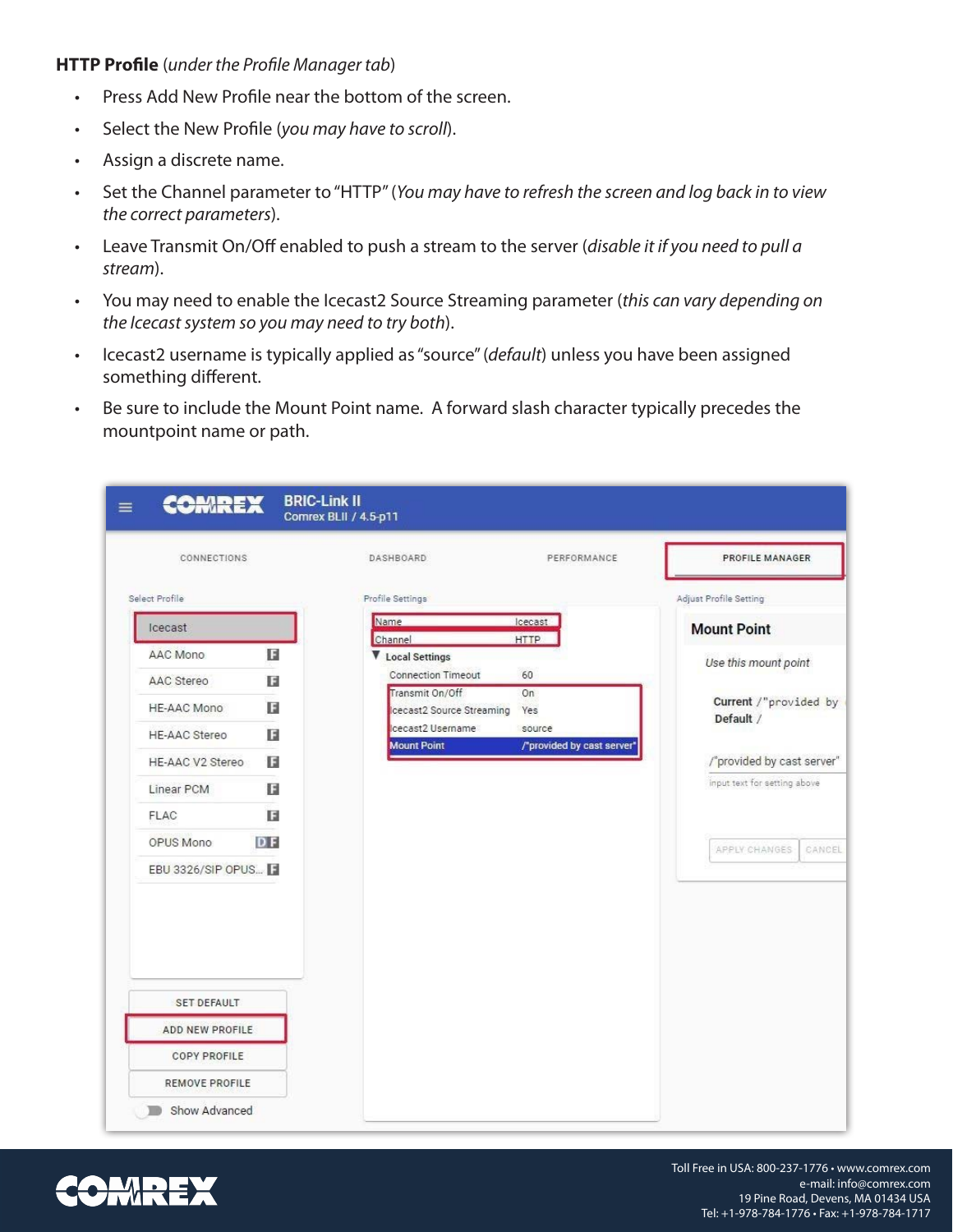## **HTTP Section** (*under the System Settings tab*)

- Enable the Advanced view by pressing the slider in the lower left-hand corner.
- Go-to Alternate Modes\HTTP and be sure that the Encoder is configured with a compatible algorithm from the list.
- The Comrex codec can only encode with one algorithm at a time. If you are streaming to multiple locations, such as another codec, all locations will have to utilize the same encoding algorithm. Please be aware that not all algorithms are supported under the HTTP section.

| CONNECTIONS                                                                        | DASHBOARD              | PERFORMANCE |                                   | PROFILE MANAGER               | <b>SYSTEM SETTINGS</b> |
|------------------------------------------------------------------------------------|------------------------|-------------|-----------------------------------|-------------------------------|------------------------|
| $\blacktriangleright$ Security                                                     |                        |             | <b>Encoder</b>                    |                               |                        |
| $\blacktriangleright$ Connections                                                  |                        |             |                                   |                               |                        |
| Contact Closures                                                                   |                        |             | Encoder to use for HTTP streaming |                               |                        |
| Auxiliary Serial<br>Switchboard Server                                             |                        |             |                                   |                               |                        |
|                                                                                    |                        |             | Current AAC Stereo 96Kb           |                               |                        |
| Registered                                                                         |                        |             |                                   | Default HE-AAC V2 Stereo 48Kb |                        |
| CrossLock VPN                                                                      |                        |             |                                   |                               |                        |
| Interface Built-in Ethernet Port: Active (Open 44.44.144.144:9001)<br>System Clock |                        |             | AAC Stereo 96Kb                   |                               |                        |
| <b>V</b> Alternate Modes                                                           |                        |             |                                   |                               |                        |
| <b>BRIC Normal</b>                                                                 |                        |             |                                   |                               |                        |
| <b>V</b> HTTP                                                                      |                        |             |                                   |                               |                        |
| Accept incoming connections                                                        | No                     |             | APPLY                             | CANCEL                        | <b>SET TO</b>          |
| IP Port                                                                            | <b>TCP 8000</b>        |             | CHANGES                           | CHANGES                       | DEFAULT                |
| <b>Encoder</b>                                                                     | <b>AAC Stereo 96Kb</b> |             |                                   |                               |                        |
| <b>User Agent Blacklist</b>                                                        |                        |             |                                   |                               |                        |
| Genre                                                                              | Live                   |             |                                   |                               |                        |
| Info URL                                                                           |                        |             |                                   |                               |                        |
| Public                                                                             | Yes                    |             |                                   |                               |                        |
| Standard RTP                                                                       |                        |             |                                   |                               |                        |
| EBU 3326/SIP                                                                       |                        |             |                                   |                               |                        |
| $\blacktriangleright$ TCP                                                          |                        |             |                                   |                               |                        |
|                                                                                    |                        |             |                                   |                               |                        |
|                                                                                    |                        |             |                                   |                               |                        |
|                                                                                    |                        |             |                                   |                               |                        |

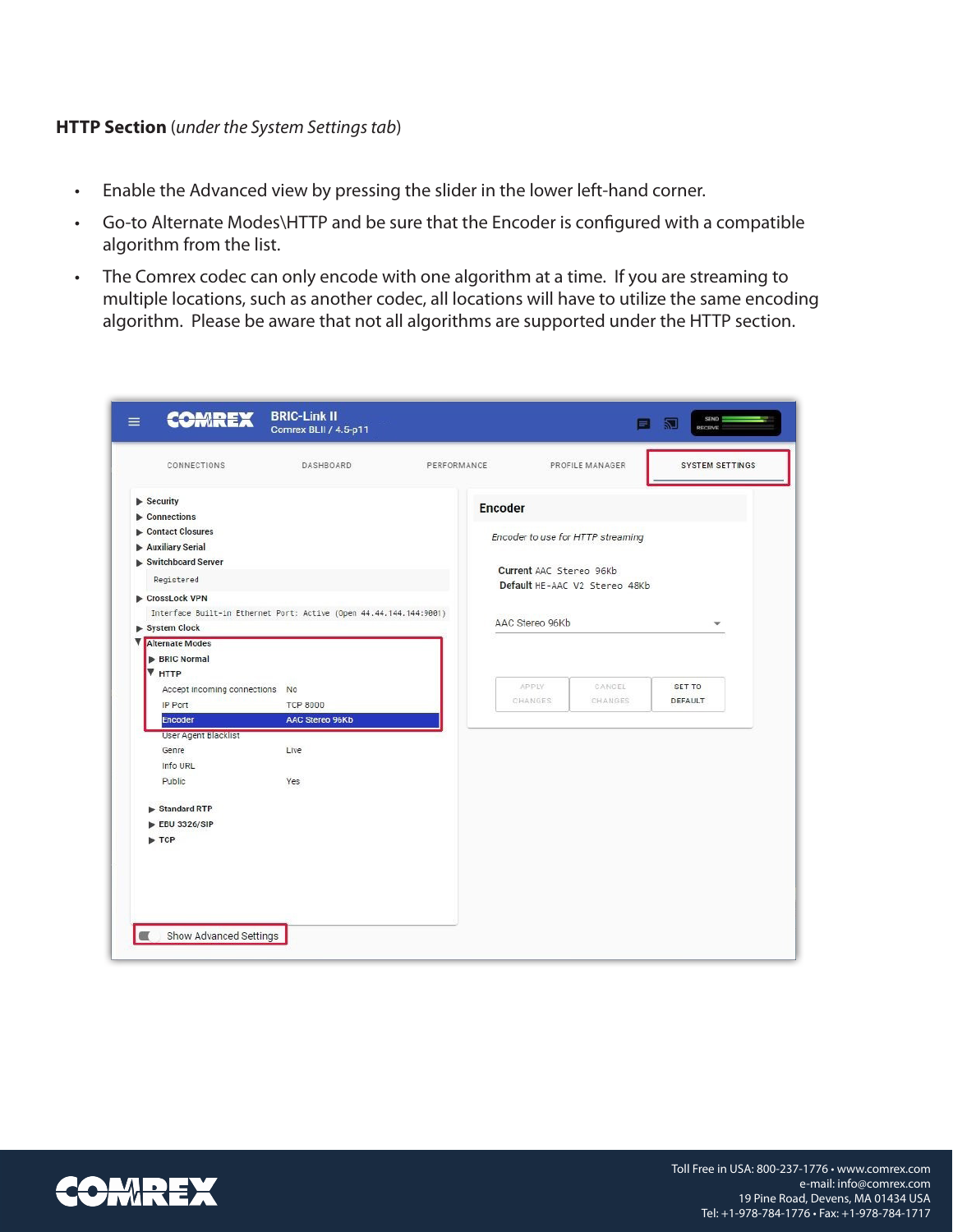# **Remote Entry** (*under the Connections tab*)

- Press the "+" symbol on the right-hand side of the Connections tab to create a new Remote Entry.
- Assign an appropriate name.
- Apply the casting server IP address to the "IP Address or Phone number" field. Also, add the casting server port number after the IP address with a ":" in between (eg. 44.44.144.144:80). **\*\*\*(see below for legacy method)**
- Set "Use CrossLock" to No.
- Add a password to the "Connection Password" field if you need to include a provided streaming password.
- Please select the intended HTTP based profile that you previously created. If it is not visible in the dropdown list, please refresh the browser and log back in and it should display as expected.

| <b>COMREX</b>                             | <b>BRIC-Link II</b><br>Comrex BLII / 4.5-p11 |                    |                 | $= -1$<br>圜<br>目<br><b>HECEVE E</b> |
|-------------------------------------------|----------------------------------------------|--------------------|-----------------|-------------------------------------|
| <b>CONNECTIONS</b>                        | DASHBOARD                                    | <b>PERFORMANCE</b> | PROFILE MANAGER | SYSTEM SETTINGS                     |
| Name                                      | <b>Address</b>                               | State              | Codec           | <b>CONNECT</b>                      |
| Loopback                                  | 127.0.0.1.9000                               |                    |                 | DISCONNECT                          |
| <b>OPUS Mono</b>                          |                                              |                    |                 | O<br>î                              |
| Remote Name<br>IP Address or Phone Number | loecast<br>70.70.170.170:80                  |                    |                 |                                     |
| Use Crosslock                             | No.                                          |                    |                 |                                     |
| Switchboard ID                            |                                              |                    |                 |                                     |
| <b>Connection Password</b>                | 'your password'                              |                    |                 |                                     |
| Profile                                   | loecast                                      |                    |                 |                                     |
| Backup Remote                             | (None)                                       |                    |                 |                                     |
| Fall Forward                              | No                                           |                    |                 |                                     |
|                                           |                                              |                    |                 |                                     |

**\*\*\*** *In some legacy cases (older casting servers), you may need to increase the port number by one digit if you are "pushing" a feed to a casting server. For instance, if you were provided port 5555, you may need to change the port to 5556 (eg. 44.44.144:144:5556). This configuration should only be tested if your initial connection attempt fails using the default port.*